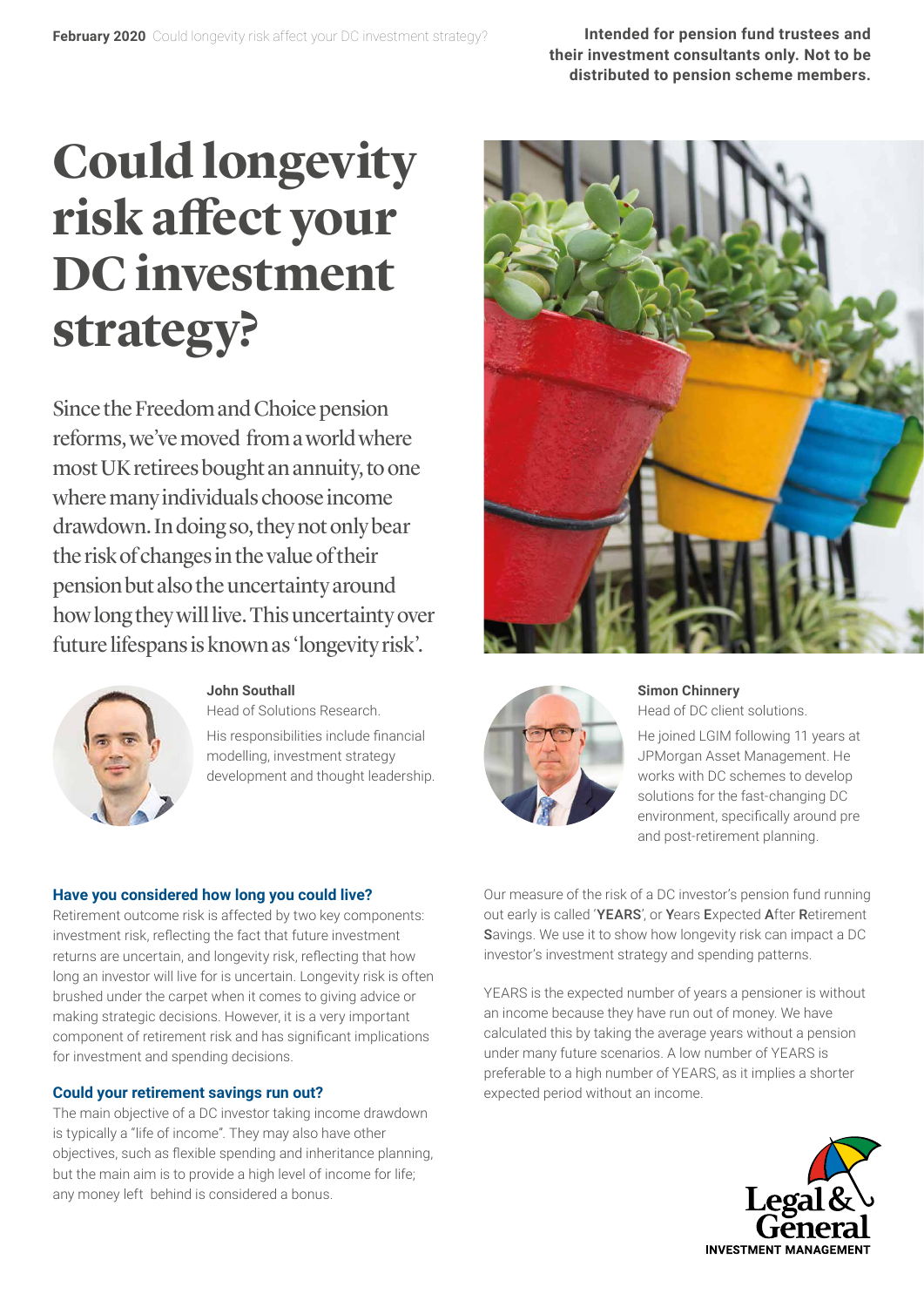#### **Choosing your investments**

We consider four different investment strategies: cash, equities, bonds and a multi-asset drawdown fund, and based on industry standard projections for each we calculate YEARS. Figure 1 shows our findings, working on the basis of a 65-year old male spending their pension savings at an annual rate of 6% of their pot size at retirement, with the uncertainty around their lifespan in line with prospective mortality tables from the Office of National Statistics.

A multi-asset income drawdown fund is in our analysis by far the most efficient of the strategies tested, with a YEARS value of around 2.1 years. The relatively poor values of the other investment strategies can be explained by their low expected returns, insufficient diversification or both.

#### **Figure 1: Retirement risk (YEARS) for different investment strategies**



Source: LGIM calculations, at 30 November 2019.

The chart also compares the number of YEARS if we neglect the risk of living longer than expected and assume the DC investor lives to age 86 (his expected age of death from age 65).

The difference between the dark and light blue bars show the impact of longevity risk on retirement outcome risk. This highlights that when assessing the ability of income drawdown to provide a pension for life, it is not enough just to consider how long a DC investor is expected to live; the variability of their future lifetime is also important.

#### **Choosing your pace of spending**

If a DC investor opts for income drawdown over an annuity, they are willing to tolerate some investment and longevity risk. However, even when invested in the multi-asset income fund mentioned earlier, we estimate that there is roughly a 30% chance of running out of money, based on the same assumptions. Other than a careful choice of investment strategy, one way to protect against this risk is to withdraw funds at a rate that anticipates a longer future lifetime, as opposed to a best estimate.

Our YEARS measure may help DC investors choose a 'prudent' pace of spending. For example, investors could choose to spend at a rate such that YEARS is always equal to 1 year (that is, a relatively short period expected without income).

#### **The impact of investment and longevity risk**

It is important to examine the impact of allowing for investment or longevity risk on a prudent pace of spending. Allowing for investment or longevity risk reduces the prudent pace of spending. This is shown in Figure 2 assuming that YEARS is fixed at 1 year (as above).

#### **Figure 2: Spending reductions to allow for investment and longevity risk**



Source: LGIM, as at 30 November 2019. Assumes that with no investment or longevity uncertainty, DC investors could withdraw £6,000 p.a. and would run out of money just before they die.

Figure 2 shows that for a typical DC investor entering income drawdown at age 65, the impact of longevity risk is (broadly) similar in size to the impact of investment risk.

However, as the investor ages the impact of longevity risk increases and the impact of investment risk decreases. By age 85, the impact of longevity risk is so significant that the pensioner may be withdrawing almost 40 to 50% each year than if they were just allowing for investment risk.

One implication is that annuity purchase may become more attractive with age because this transfers longevity risk to an insurer. However, an individual's appetite for an annuity will also be impacted by their desire to leave money to their heirs, which is not possible with an annuity.

#### **A framework for balancing risk with reward**

Income drawdown strategies can offer a potentially higher pension for DC investors than annuities. But they also carry additional risk, in particular the danger of outliving retirement savings. By using our YEARS measure, we can help to assess risks for DC investors and come up with a framework to help them to make investment decisions and choose their pace of spending.

A full-length version of this article is available on our website in our literature library.

The value of an investment and any income taken from it is not guaranteed and can go down as well as up; you may not get back the amount you originally invested.